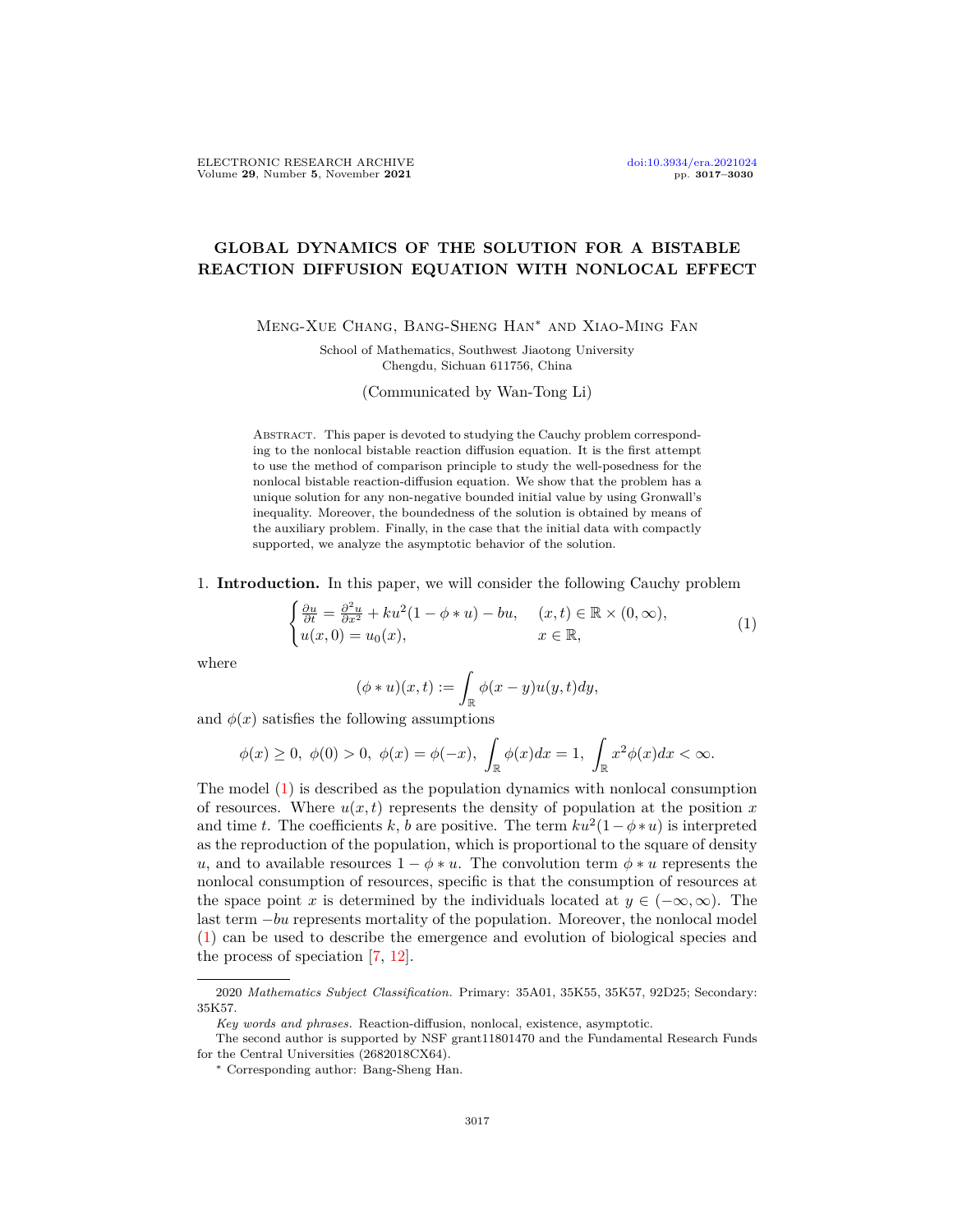When  $\phi(x)$  tends to be a  $\delta$ -function, the model ([1\)](#page-0-0) can be changed to the classical reaction-diffusion equation

<span id="page-1-0"></span>
$$
\frac{\partial u}{\partial t} = \frac{\partial^2 u}{\partial x^2} + ku^2(1 - u) - bu,\tag{2}
$$

*,*

if  $k > 4b$ , the equation  $(2)$  $(2)$  has three zeros

$$
u_+ = 0
$$
,  $u_0 = \frac{k - \sqrt{k^2 - 4kb}}{2k}$ ,  $u_- = \frac{k + \sqrt{k^2 - 4kb}}{2k}$ 

there are two stable steady-states  $u_-\,$  and  $u_+$ ,  $u_0$  is unstable point, which implies that the model [\(2](#page-1-0)) is bistable. The traveling wave solution, asymptotic speed of propagation and Cauchy problem of the equation [\(2](#page-1-0)) have been studied extensively, see [[22\]](#page-13-0). Since the consumption of resources with nonlocal makes more reasonable for describing the behavior of various biological phenomena. Apreutesei et al. [[5\]](#page-12-2) introduced the nonlocal consumption of resources into equation ([2\)](#page-1-0), that is the equation [\(1](#page-0-0)), they explored the Fredholm operator and used it to prove the existence of travelling waves in case that the integral is sufficiently small. For more results of ([1\)](#page-0-0) can refer to [\[2](#page-12-3), [7](#page-12-0), [22](#page-13-0)]. When the support of the function  $\phi$  is not small, Demin and Volpert [\[9](#page-12-4)] and Alfaro et al. [[4\]](#page-12-5) proved the existence of traveling wave solution when the nonlinearities with the form of  $u(\phi * u)(1 - u) - \alpha u$  and  $u(u - \theta)(1 - \phi * u)$ , respectively. Moreover, Li et al. [\[19](#page-13-1)] and Han et al. [[14\]](#page-13-2) obtained the general results for the problem ([1\)](#page-0-0) when the nonlocal term without limit by using monotone iteration method and Leray-Schauder degree theory, respectively. But it is only partially solved and much work in this area remains open questions. It is worth noting that two points should be pointed out through the above researches, one is that the difficulties caused by different nonlocal locations are different, and the other is that the difficulties caused by different nonlocal strength are also different. Therefore, the methods of studying the problem are quite different.

Actually, most of the research on the nonlocal reaction-diffusion equation is focused on monostable case (the dynamic behavior of the solution is relatively simple), suchas Hamel and Ryzhik  $[13]$  $[13]$ , Ai  $[1]$  $[1]$ , Faye and Holzer  $[11]$  $[11]$  and others have done a vest of researches, and have obtained plenty of meaningful results in the traveling wave solution  $\left[3, 20, 21\right]$  $\left[3, 20, 21\right]$  $\left[3, 20, 21\right]$  $\left[3, 20, 21\right]$  $\left[3, 20, 21\right]$ , the asymptotic propagation speed of the solution  $\left[1, 6, 13\right]$  $\left[1, 6, 13\right]$  $\left[1, 6, 13\right]$  $\left[1, 6, 13\right]$  $\left[1, 6, 13\right]$ , the spatial dynamic behavior of the solution corresponding to the Cauchy problem [\[8](#page-12-10)], the bifurcation [[11\]](#page-12-7).

Especially in recent decades, there are many results about the spatial dynamics behavior of the Cauchy problem [[10](#page-12-11), [15,](#page-13-6) [16,](#page-13-7) [17,](#page-13-8) [18,](#page-13-9) [19](#page-13-1), [23](#page-13-10)]. Deng and Wu [[10\]](#page-12-11) analyzed the global stability for Cauchy problem

$$
\begin{cases} u_t - \triangle u = u \left[ f(u) - \alpha \int_{\mathbb{R}^n} g(x - y) u(y, t) dy \right], \\ u(x, 0) = u_0(x), \end{cases}
$$

and shown the existence and uniqueness of the solution by establishing comparison principle and constructing monotone sequences. Han and Yang [\[17](#page-13-8)] further considered the nonlocal reaction-diffusion-mutation model

$$
\begin{cases}\nu_t = \theta u_{xx} + du_{xx} + u\{1 + \alpha u - \beta u^2 - (1 + \alpha - \beta) \\
\times \int_{\mathbb{R}} \int_{\Theta} k(x - y, \theta - \theta') u(y, \theta', t) d\theta' dy\}, \\
u(x, \theta, 0) = u_0(x, \theta), \\
\frac{\partial u}{\partial \theta}(x, \theta, t) = 0,\n\end{cases}
$$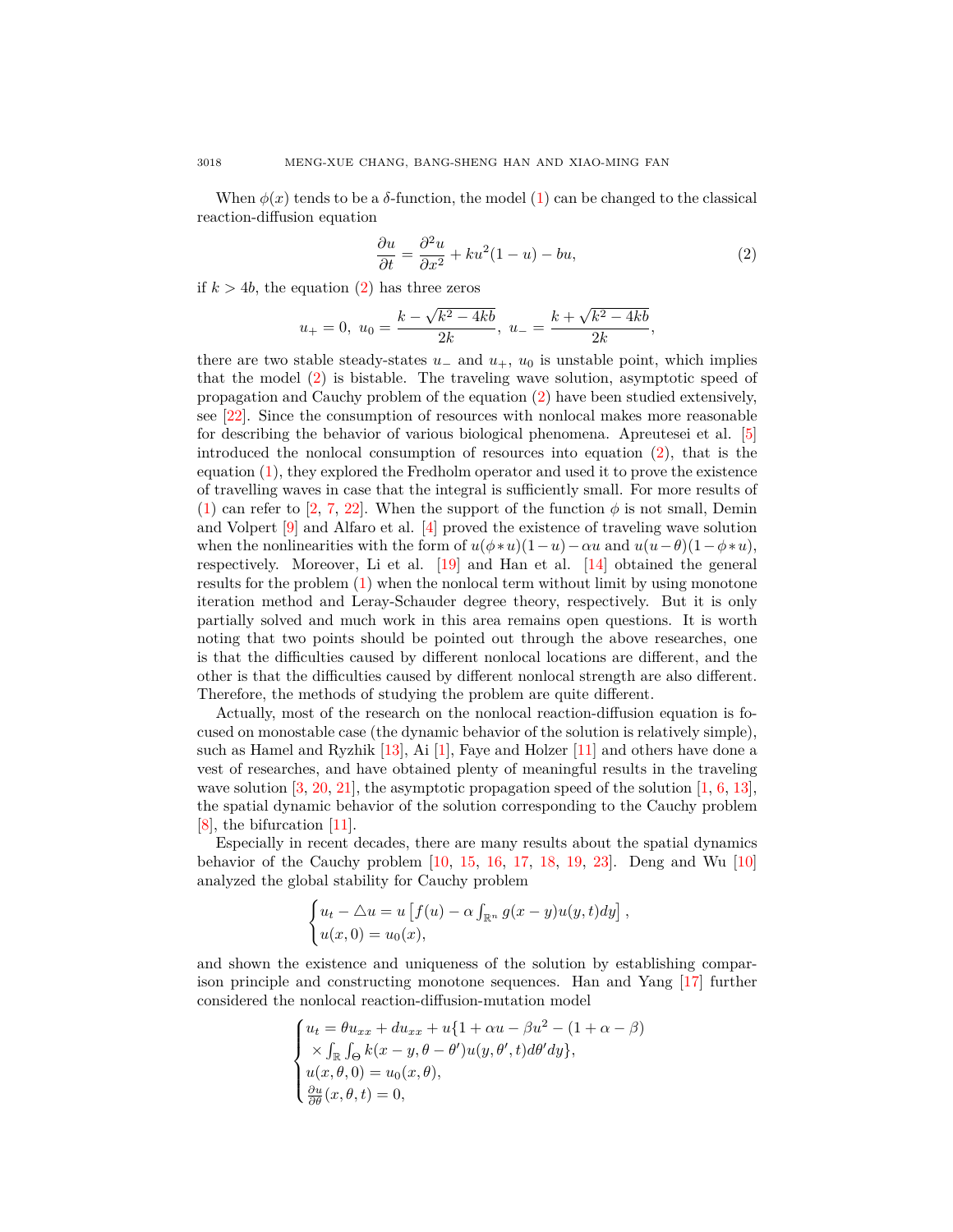and obtained the well-posedness of solutions, including the existence, uniqueness and global stability. From the above researches, it can be seen that the study of the spatial dynamics of the solution has a great enlightenment and guidance on understanding the nonlocal effect. To date, however, the research on the Cauchy problem of the nonlocal bistable reaction-diffusion equation is still blank. So a very natural question, what is the solution of the nonlocal bistable reaction-diffusion equation corresponding to the Cauchy problem?

Inspired by  $[4, 5, 10, 17]$  $[4, 5, 10, 17]$  $[4, 5, 10, 17]$  $[4, 5, 10, 17]$  $[4, 5, 10, 17]$  $[4, 5, 10, 17]$  $[4, 5, 10, 17]$  $[4, 5, 10, 17]$  $[4, 5, 10, 17]$ , we will try to solve (or partially solve) the global dynamics of the solution of problem ([1\)](#page-0-0) in this paper. The main difficulty is that due to the introduction of nonlocal term, the maximum principle of problem ([1\)](#page-0-0) is not valid and the maximum modulus estimate of solution cannot be obtained. For such a difficulty, we will define suitable super- and sub-solutions and construct monotonic iterative sequences to obtain the existence of the solution. Furthermore, the uniqueness is given by using fundamental solution and Gronwall's inequality. Finally, we obtain the uniform boundedness of the solution by means of auxiliary function.

This paper is organized as follows. In section 2, some preparations including the notion of super- and sub-solutions, as well as the comparison principle will be given. Then we consider the existence and uniqueness of the global solution of the Cauchy problem [\(1\)](#page-0-0) in Section 3. The results of the asymptotic behavior of solution will be obtained in Section 4.

2. **Preliminaries.** In this section, we will do the preparation works. First, we will review the notion of the super- and sub-solutions of the problem [\(1](#page-0-0)), and then give the order of the super- and sub-solutions. For convenience, we define  $I_T = \mathbb{R} \times (0, T)$ and  $B_T = \mathbb{R} \times [0, T)$ . We now make the following definition, which will be used frequently in our paper.

**Definition 2.1.** Assume  $\overline{u}(x,t)$ ,  $\underline{u}(x,t) \in C^{2,1}(I_T) \cap C_B(B_T)$ , where  $C_B$  is a bounded continuous space. They are called super- and sub-solutions of Cauchy problem [\(1](#page-0-0)), respectively, if  $\overline{u}(x,t)$  and  $u(x,t)$  satisfy

$$
\begin{cases} \overline{u}_t \ge \overline{u}_{xx} + k\overline{u}^2 \left(1 - \int_{\mathbb{R}} \phi(x - y) \underline{u}(y) dy\right) - b\overline{u}, & (x, t) \in I_T, \\ \overline{u}(x, 0) \ge u_0(x), & x \in \mathbb{R}, \end{cases}
$$
(3)

and

$$
\begin{cases} \underline{u}_t \le \underline{u}_{xx} + k\underline{u}^2 \left( 1 - \int_{\mathbb{R}} \phi(x - y)\overline{u}(y) dy \right) - b\underline{u}, & (x, t) \in I_T, \\ \underline{u}(x, 0) \le u_0(x), & x \in \mathbb{R}. \end{cases} \tag{4}
$$

Under the definition of super- and sub-solutions, the following result is obtained.

**Lemma 2.2.** *Suppose that*  $\overline{u}(x,t)$  *and*  $u(x,t)$  *are super- and sub-solutions of problem*  $(1)$  $(1)$ *, respectively, where*  $\overline{u}(x,t)$  *and*  $u(x,t)$  *are nonnegative bounded functions. Then,* 

<span id="page-2-1"></span><span id="page-2-0"></span>
$$
\overline{u}(x,t) \ge \underline{u}(x,t), \ (x,t) \in B_T.
$$

*Proof.* Let  $u(x,t) = \overline{u}(x,t) - \underline{u}(x,t)$ . Then for any  $(x,t) \in I_T$ , we have

$$
u_t - u_{xx} \ge k\overline{u}^2(1 - \phi * \underline{u}) - b\overline{u} - k\underline{u}^2(1 - \phi * \overline{u}) + b\underline{u}
$$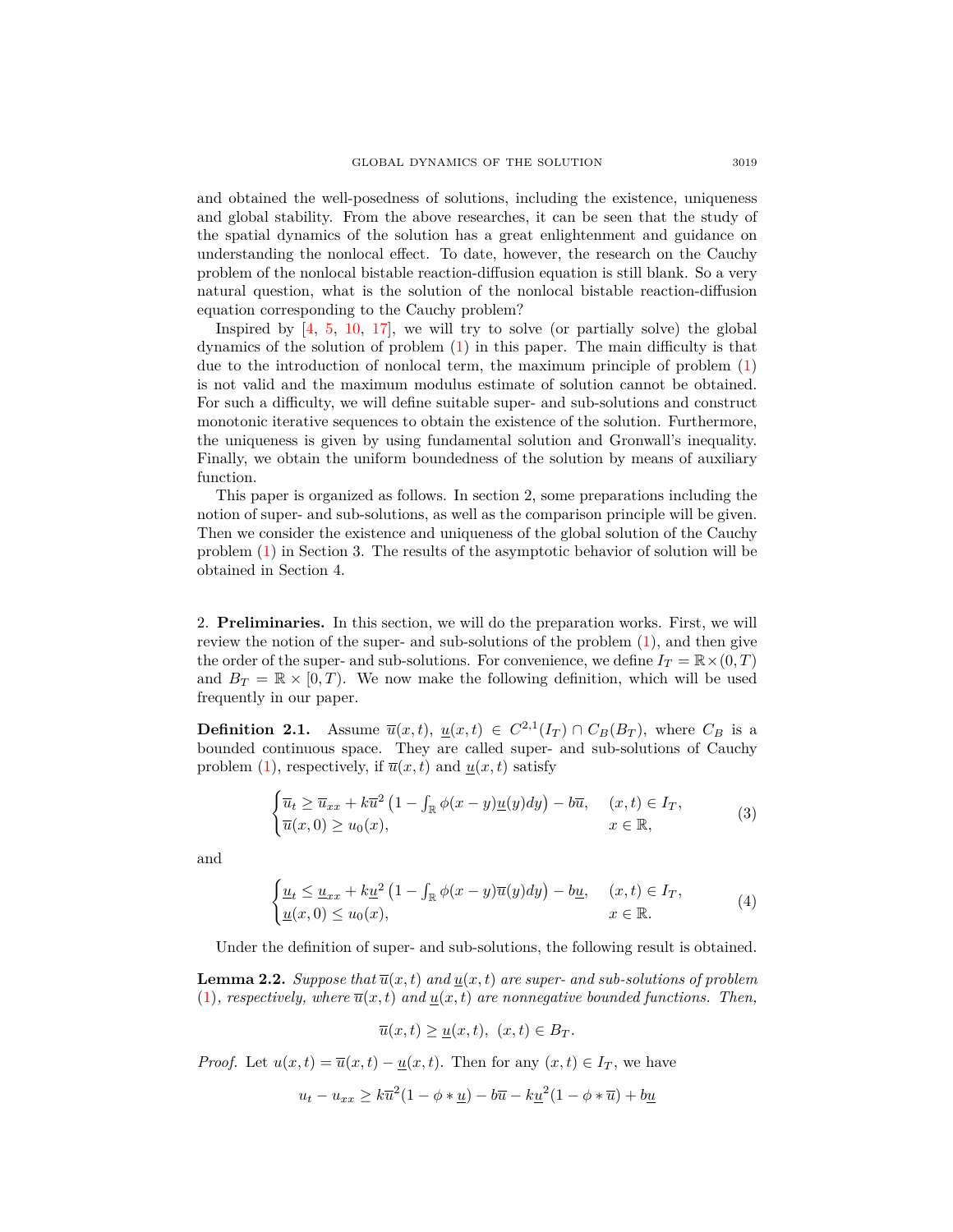3020 MENG-XUE CHANG, BANG-SHENG HAN AND XIAO-MING FAN

$$
= -bu + k\overline{u}^{2}(1 - \phi * \underline{u}) - k\underline{u}^{2}(1 - \phi * \overline{u})
$$
  
\n
$$
= -bu + ku(\overline{u} + \underline{u}) - k\overline{u}^{2}(\phi * \underline{u}) + k\underline{u}^{2}(\phi * \overline{u})
$$
  
\n
$$
= -bu + ku(\overline{u} + \underline{u}) - ku(\overline{u} + \underline{u})(\phi * \overline{u}) + k\overline{u}^{2}(\phi * u)
$$
  
\n
$$
= u(-b + k(\overline{u} + \underline{u}) - k(\overline{u} + \underline{u})(\phi * \overline{u})) + k\overline{u}^{2}(\phi * u).
$$

This yields that

<span id="page-3-0"></span>
$$
\begin{cases} u_t - u_{xx} + d_1(x, t)u \ge k\overline{u}^2(\phi * u), & (x, t) \in I_T, \\ u(x, 0) \ge 0, & x \in \mathbb{R}, \end{cases}
$$
 (5)

where

$$
d_1(x,t) := -(-b + k(\overline{u} + \underline{u}) - k(\overline{u} + \underline{u})(\phi * \overline{u})).
$$

Take  $\sigma > 0$  large enough such that

$$
d_2(x,t) := \sigma - (-b + k(\overline{u} + \underline{u}) - k(\overline{u} + \underline{u})(\phi * \overline{u})) \ge 0, \quad \forall (x,t) \in I_T.
$$

Denote  $\tilde{u} = e^{-\sigma t}u$ , from [\(5](#page-3-0)) we can see that

$$
\begin{cases} \widetilde{u}_t - \widetilde{u}_{xx} + d_2(x, t)\widetilde{u} \ge k\overline{u}^2\left(\phi * \widetilde{u}\right), & (x, t) \in I_T, \\ \widetilde{u}(x, 0) \ge 0, & x \in \mathbb{R}. \end{cases}
$$

Since the functions  $\overline{u}$ , <u>u</u> are nonnegative bounded in  $B_T$ , then, there exists  $M > 0$ such that

$$
0 \le \overline{u}, \ \underline{u} \le M \quad \text{for } (x, t) \in B_T.
$$

Further, we know that  $d_2(x,t)$  is nonnegative bounded in  $B_T$ . To complete our proof, it suffices to show that

$$
\widetilde{u}\geq 0 \quad \text{in } I_{T_0},
$$

where  $T_0 = \min\left\{T, \frac{s}{kM^2}\right\}$  and *s* is positive which will be determined by ([6\)](#page-3-1). For contradiction we assume that  $\tilde{u} < 0$  at some points in  $I_{T_0}$ , then, we get

$$
\widetilde{u}_{inf} = \inf_{(x,t)\in I_{T_0}} \widetilde{u}(x,t) < 0,
$$

since  $\widetilde{u}$  is bounded, then there exists a positive constant *s* and a point  $(x^*, t^*) \in I_{T_0}$ , such that

$$
\widetilde{u}\left( x^{\ast},t^{\ast}\right) \leq0,
$$

and

<span id="page-3-1"></span>
$$
\widetilde{u}\left(x^*, t^*\right) \le s\widetilde{u}_{inf}.\tag{6}
$$

We now define

$$
w = \frac{\widetilde{u}}{1 + x^2 + \zeta t},
$$

where  $\zeta$  is a positive constant. Then, we obtain

$$
(\zeta - 2)w - 4xw_x + (1 + x^2 + \zeta t) (w_t - w_{xx}) + d_2 (1 + x^2 + \zeta t) w
$$
  
\n
$$
\geq k\overline{u}^2(\phi * \widetilde{u}),
$$

thus,

<span id="page-3-2"></span>
$$
\begin{cases}\n\left(1+x^2+\zeta t\right)(w_t-w_{xx}+d_2w)+(\zeta-2)w-4xw_x\\ \n\geq k\overline{u}^2\left(\phi*\widetilde{u}\right), & (x,t)\in I_T,\\
w(x,0)\geq 0, & x\in\mathbb{R}.\n\end{cases}
$$
\n(7)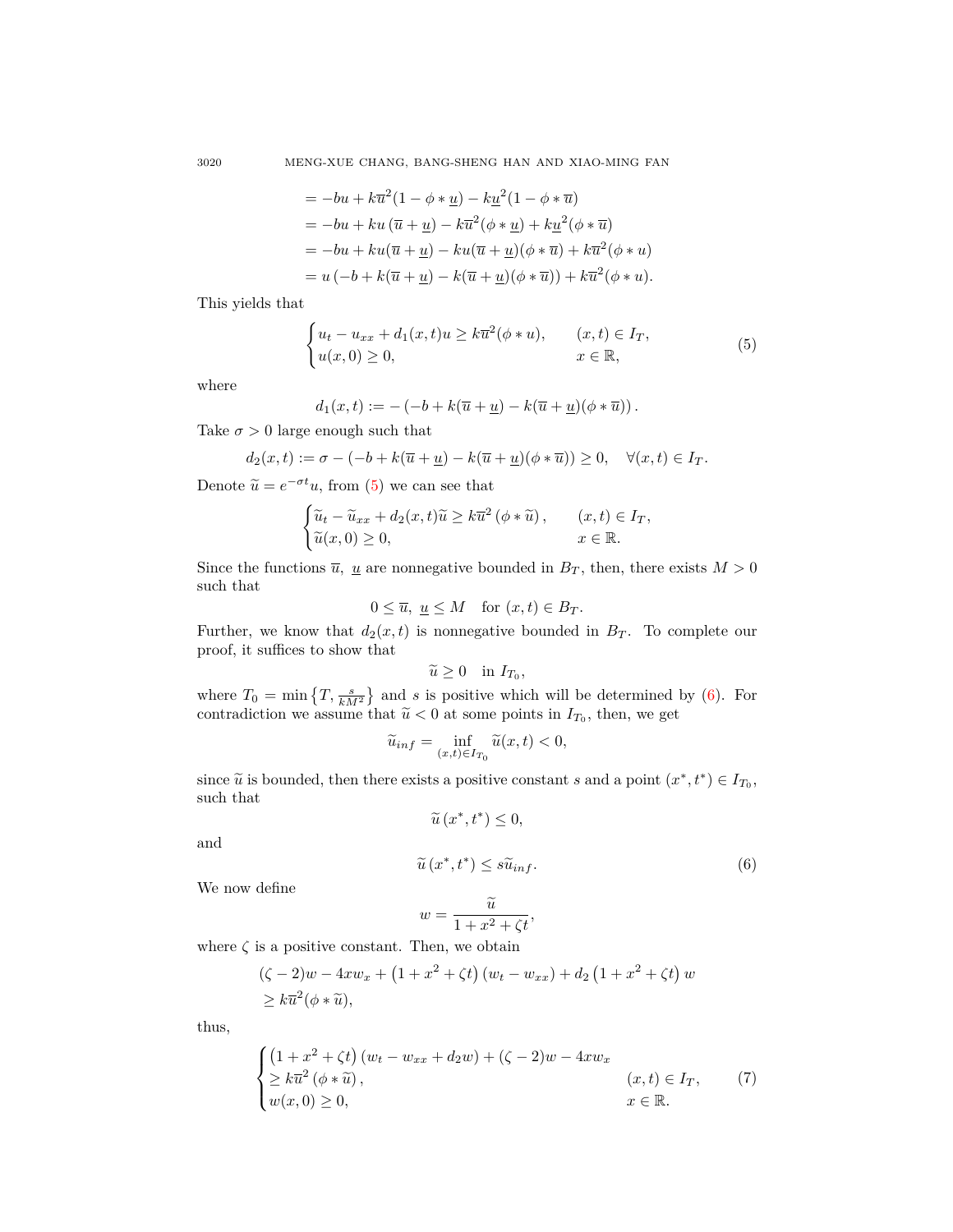By the definition of  $w(x, t)$  that  $\lim_{|x| \to +\infty} w(x, t) = 0$  and together with ([7\)](#page-3-2), hence there exists a point  $(\tilde{x}, \tilde{t}) \in I_{T_0}$ , such that *w* reaches the negative minimum  $w_{min}$ , one has,

$$
w_{min} = \min_{(x,t)\in I_{T_0}} \frac{\widetilde{u}(x,t)}{1+x^2+\zeta t} \le \frac{\widetilde{u}(x^*,t^*)}{1+(x^*)^2+\zeta t^*}.
$$

Combining with  $(6)$  $(6)$ , we have

$$
w_{min} \le \frac{s\widetilde{u}_{inf}}{1 + (x^*)^2 + \zeta t^*},
$$

equivalent to

<span id="page-4-0"></span>
$$
\widetilde{u}_{inf} \ge \frac{\left(1 + (x^*)^2 + \zeta t^*\right)w_{min}}{s}.\tag{8}
$$

Due to  $w_t \leq 0, w_x = 0$  and  $w_{xx} \geq 0$  at  $(\tilde{x}, \tilde{t})$ , together with ([7\)](#page-3-2), we get

$$
d_2\left(1+\widetilde{x}^2+\zeta\widetilde{t}\,\right)w_{min}+(\zeta-2)w_{min}\geq k\overline{u}^2\widetilde{u}_{inf}.
$$

Furthermore, we deduce that

$$
(\zeta - 2)w_{min} \ge k\overline{u}^2\widetilde{u}_{inf},
$$

together with ([8\)](#page-4-0), one has

$$
(\zeta - 2)w_{min} \ge k\overline{u}^{2} \frac{(1 + (x^{*})^{2} + \zeta t^{*}) w_{min}}{s},
$$

then,

$$
(\zeta - 2) \le \frac{k\overline{u}^2}{s} \left( 1 + (x^*)^2 + \zeta t^* \right),
$$

further,

$$
\left(1 - \frac{k\overline{u}^2}{s}t^*\right)\zeta \le \frac{k\overline{u}^2}{s}\left(1 + (x^*)^2\right) + 2,
$$

clearly

$$
\left(1 - \frac{kM^2}{s}T_0\right)\zeta \le \frac{k\overline{u}^2}{s}\left(1 + (x^*)^2\right) + 2,\tag{9}
$$

since  $x^*$  is independent of  $\zeta$ , if choosing  $\zeta$  large enough that the inequality ([9\)](#page-4-1) doesn't hold, which is a contradiction, this yields

<span id="page-4-1"></span>
$$
\widetilde{u}(x,t) \ge 0 \quad \text{in } B_{T_0}.
$$

If  $T > T_0$ , we repeat the above process with the initial time  $t = T_0$ , thus

$$
\widetilde{u}(x,t) \ge 0 \quad \text{in } B_T.
$$

This implies that  $u \geq 0$ , that is,  $\overline{u}(x,t) \geq \underline{u}(x,t)$  in  $B_T$ . This completes the proof. $\Box$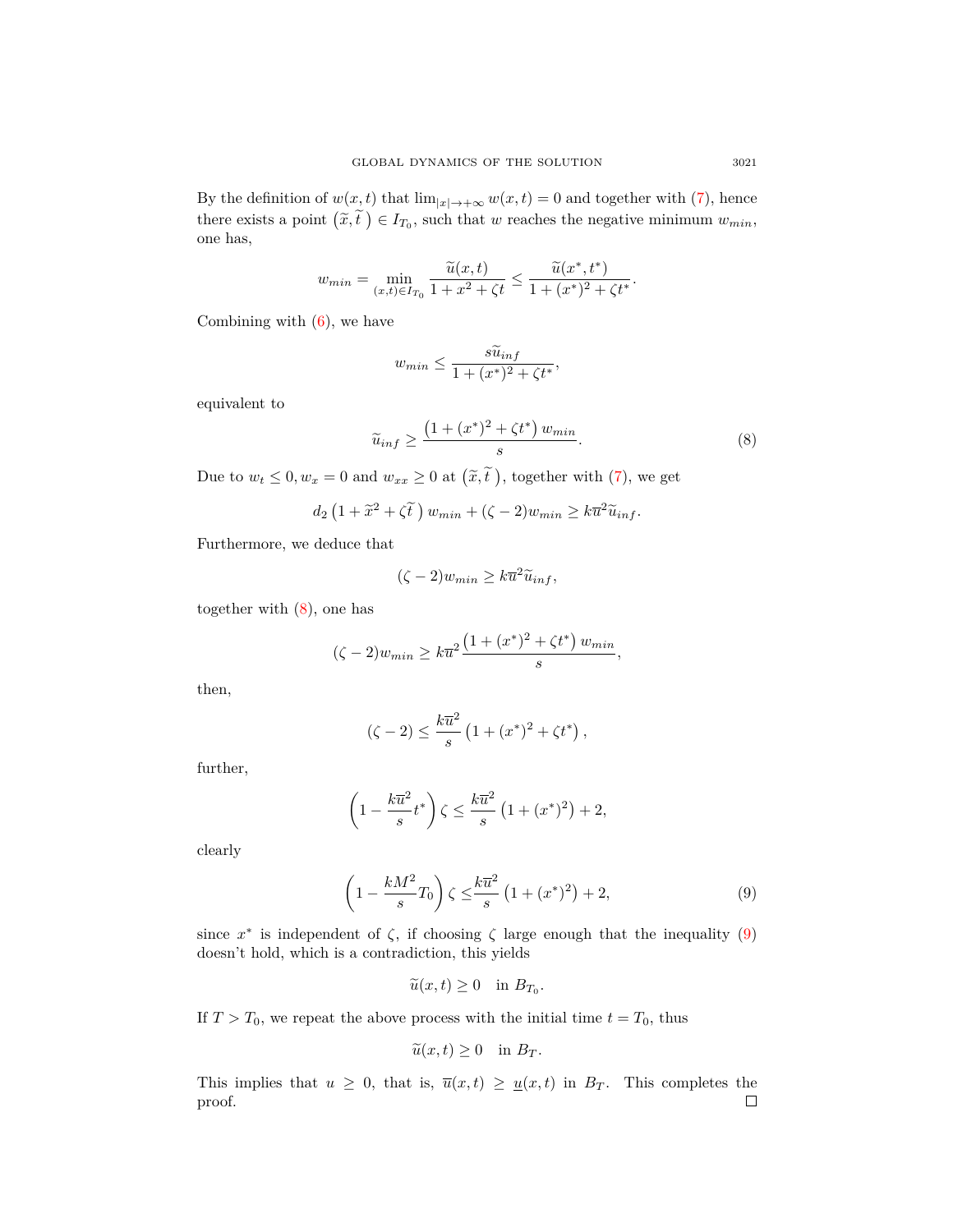3. **Well-posedness of the solution about (1.1).** In this section, we study the well-posedness of problem [\(1](#page-0-0)). The existence and uniqueness of global solution is based on the comparison principle. Firstly, we investigate the existence of solution for the problem [\(1](#page-0-0)) by constructing two monotone sequences. Later, we prove the uniqueness of the solution for the problem ([1\)](#page-0-0) by using Gronwall's inequality and fundamental-solution. Finally, we will study the uniform boundedness of the solution for the problem [\(1](#page-0-0)).

<span id="page-5-3"></span>**Theorem 3.1.** *Suppose that*  $\overline{u}$ , <u>*u*</u> are nonnegative functions and  $\overline{u}$ , <u>*u*</u> are superand sub-solutions of problem  $(1)$  $(1)$  in  $I_T$ , respectively. Then the problem  $(1)$  $(1)$  has a *solution*  $u(x,t)$  *in*  $I_T$  *and satisfies* 

$$
\underline{u}(x,t) \le u(x,t) \le \overline{u}(x,t) \quad \text{for } (x,t) \in B_T.
$$

*Proof.* Since  $\overline{u}$ , <u>u</u> are nonnegative and bounded functions, then there exists  $N > 0$ such that

$$
0 \le \overline{u}(x,t), \underline{u}(x,t) \le N \quad \text{in } B_T.
$$

Moreover, we choose  $L > 0$  large enough, such that

$$
L > \left\{b-2\theta k, b-2\tilde{\theta}k, b-\hat{\theta}k\right\},\,
$$

where  $\theta$ ,  $\tilde{\theta}$ ,  $\hat{\theta}$  will be determined later.

Denote  $\overline{u}^{(0)} = \overline{u}$  and  $\underline{u}^{(0)} = \underline{u}$ , there are two sequences  ${\overline{u}^{(m)}}_{m=0}^{\infty}$  and  $\left\{\underline{u}^{(m)}\right\}_{m=0}^{\infty}$  through the following iteration format for  $m = 1, 2, \cdots$ ,

<span id="page-5-1"></span>
$$
\begin{cases} \overline{u}_t^{(m)} - \overline{u}_{xx}^{(m)} + L\overline{u}^{(m)} = k \left( \overline{u}^{(m-1)} \right)^2 - k \left( \overline{u}^{(m)} \right)^2 \left( \phi * \underline{u}^{(m-1)} \right) - b\overline{u}^{(m-1)} \\ + L\overline{u}^{(m-1)}, & (x, t) \in I_T, \\ \overline{u}^{(m)}(x, 0) = u_0(x), & x \in \mathbb{R}, \end{cases}
$$
(10)

and

<span id="page-5-0"></span>
$$
\begin{cases}\n\underline{u}_{t}^{(m)} - \underline{u}_{xx}^{(m)} + L \underline{u}^{(m)} = k \left(\underline{u}^{(m-1)}\right)^{2} - k \left(\underline{u}^{(m)}\right)^{2} \left(\phi * \overline{u}^{(m-1)}\right) - b \underline{u}^{(m-1)} \\
+ L \underline{u}^{(m-1)}, & (x, t) \in I_{T}, \\
\underline{u}^{(m)}(x, 0) = u_{0}(x), & x \in \mathbb{R}.\n\end{cases}
$$
\n(11)

First of all, we claim that

<span id="page-5-2"></span>
$$
\underline{u} \le \underline{u}^{(1)} \le \overline{u}^{(1)} \le \overline{u} \quad \text{in } B_T. \tag{12}
$$

Let  $\hat{u} = \underline{u}^{(1)} - \underline{u}$ , then from ([4\)](#page-2-0) and [\(11](#page-5-0)), we have

$$
\begin{cases} \n\hat{u}_t - \hat{u}_{xx} \geq -k \left(\underline{u}^{(1)}\right)^2 \left(\phi * \overline{u}\right) + k \underline{u}^2 (\phi * \overline{u}) + L \left(\underline{u} - \underline{u}^{(1)}\right) \\ \n= - \left(k \left(\underline{u}^{(1)} + \underline{u}\right) \left(\phi * \overline{u}\right) + L\right) \hat{u}, & (x, t) \in I_T, \\ \n\hat{u}(x, 0) \geq 0, & x \in \mathbb{R}, \n\end{cases}
$$

by applying the comparison principle, we know that  $\hat{u} \ge 0$ , namely,  $\underline{u}^{(1)} \ge \underline{u}$  in  $B_T$ . Similarly, let  $\tilde{u} = \overline{u} - \overline{u}^{(1)}$ , from [\(3](#page-2-1)) and ([10\)](#page-5-1) we obtain

$$
\begin{cases} \widetilde{u}_t - \widetilde{u}_{xx} \ge -k\overline{u}^2(\phi * \underline{u}) + k(\overline{u}^{(1)})^2(\phi * \underline{u}) - L(\overline{u} - \overline{u}^{(1)}) \\ = - (k(\overline{u} + \overline{u}^{(1)})(\phi * \underline{u}) + L)\widetilde{u}, & (x, t) \in I_T, \\ \widetilde{u}(x, 0) \ge 0, & x \in \mathbb{R}. \end{cases}
$$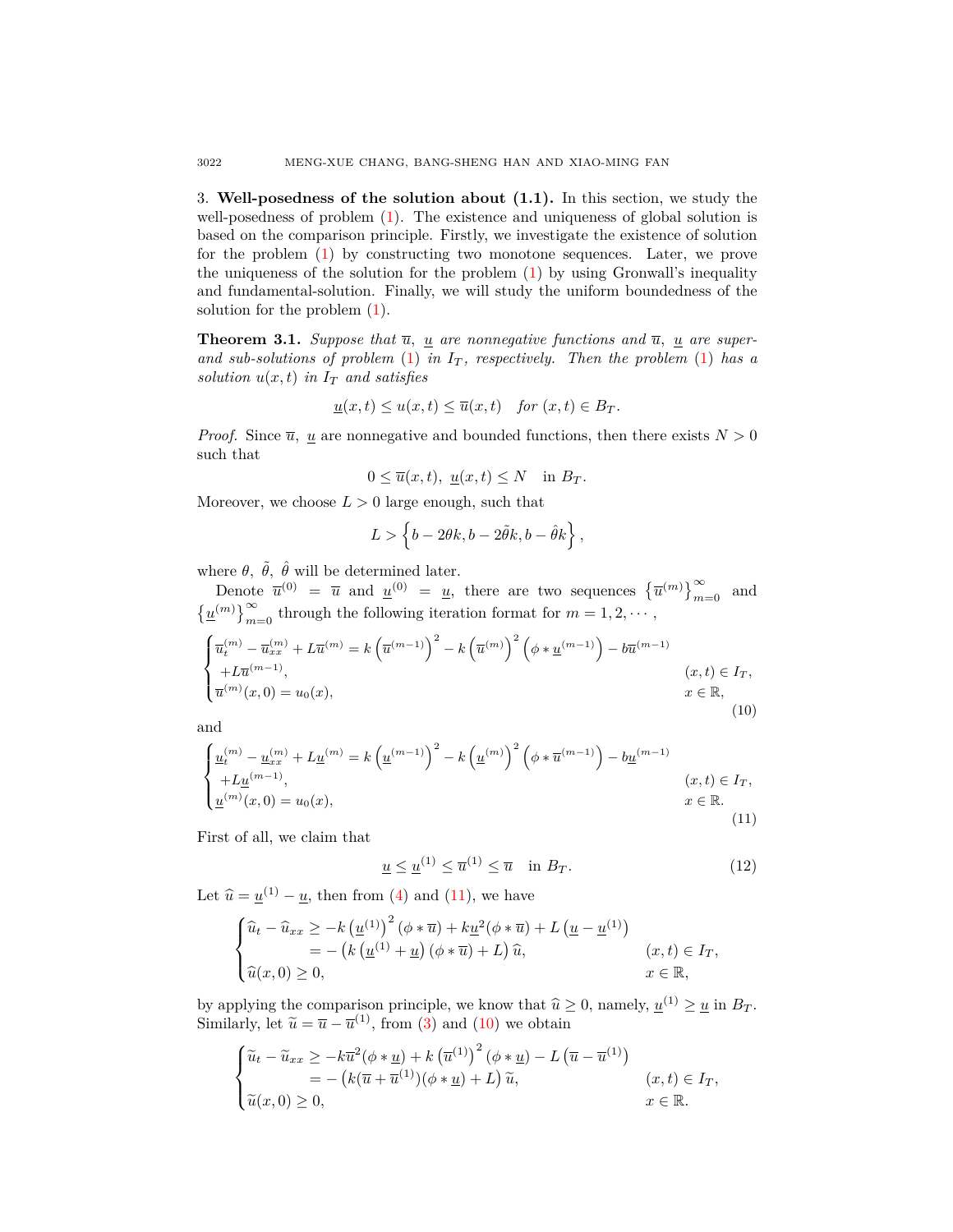Using the comparison principle, one has  $\tilde{u} \ge 0$ , which means  $\overline{u} \ge \overline{u}^{(1)}$  in  $B_T$ . Finally, we prove  $\overline{u}^{(1)} \ge \underline{u}^{(1)}$ , let  $\overline{\tilde{u}} = \overline{u}^{(1)} - \underline{u}^{(1)}$ , then from ([10\)](#page-5-1) and [\(11](#page-5-0)),  $\overline{\tilde{u}}$  satisfies

$$
\overline{\tilde{u}}_t - \overline{\tilde{u}}_{xx} = k\overline{u}^2 - k\underline{u}^2 - k\left(\overline{u}^{(1)}\right)^2 \left(\phi * \underline{u}\right) + k\left(\underline{u}^{(1)}\right)^2 \left(\phi * \overline{u}\right) - b\overline{u} + b\underline{u} - L\left(\overline{u}^{(1)} - \overline{u}\right)
$$
\n
$$
+ L\left(\underline{u}^{(1)} - \underline{u}\right)
$$
\n
$$
= -k\left(\overline{u}^{(1)}\right)^2 \left(\phi * \underline{u}\right) + k\left(\underline{u}^{(1)}\right)^2 \left(\phi * \underline{u}\right) + k\left(\underline{u}^{(1)}\right)^2 \left(\phi * \overline{u}\right) - k\left(\underline{u}^{(1)}\right)^2 \left(\phi * \underline{u}\right)
$$
\n
$$
- b(\overline{u} - \underline{u}) - L\left(\overline{u}^{(1)} - \underline{u}^{(1)}\right) + L\left(\overline{u} - \underline{u}\right) + k(\overline{u} + \underline{u})(\overline{u} - \underline{u})
$$
\n
$$
= -\left(k\left(\overline{u}^{(1)} + \underline{u}^{(1)}\right)\left(\phi * \underline{u}\right) + L\right)\overline{\tilde{u}} + k\left(\underline{u}^{(1)}\right)^2 \left(\phi * \left(\overline{u} - \underline{u}\right)\right)
$$
\n
$$
+ (-b + L + 2\theta k)\left(\overline{u} - \underline{u}\right)
$$
\n
$$
\geq -\left(k\left(\overline{u}^{(1)} + \underline{u}^{(1)}\right)\left(\phi * \underline{u}\right) + L\right)\overline{\tilde{u}},
$$

where  $\theta \in (\underline{u}, \overline{u})$ , then we have

$$
\begin{cases} \overline{\widetilde{u}}_t - \overline{\widetilde{u}}_{xx} \ge - \left( k \left( \overline{u}^{(1)} + \underline{u}^{(1)} \right) \left( \phi * \underline{u} \right) + L \right) \overline{\widetilde{u}}, & (x, t) \in I_T, \\ \overline{\widetilde{u}}(x, 0) \ge 0, & x \in \mathbb{R}. \end{cases}
$$

We obtain  $\overline{\widetilde{u}} \ge 0$  by means of the comparison principle, that is,  $\overline{u}^{(1)} \ge \underline{u}^{(1)}$  in  $B_T$ . Thus,  $\underline{u} \leq \underline{u}^{(1)} \leq \overline{u}^{(1)} \leq \overline{u}$  in  $B_T$ .

Next, we prove that  $\overline{u}^{(1)}$  and  $\underline{u}^{(1)}$  is a pair of super- and sub-solutions for problem  $(1)$  $(1)$ . From  $(10)$  $(10)$   $\overline{u}^{(1)}$  satisfies

$$
\overline{u}_{t}^{(1)} - \overline{u}_{xx}^{(1)} = k\overline{u}^{2} - k\left(\overline{u}^{(1)}\right)^{2} \left(\phi * \underline{u}\right) - b\overline{u} - L\left(\overline{u}^{(1)} - \overline{u}\right)
$$
\n
$$
\geq k\overline{u}^{2} - k\left(\overline{u}^{(1)}\right)^{2} \left(\phi * \underline{u}^{(1)}\right) - b\overline{u} - L\left(\overline{u}^{(1)} - \overline{u}\right)
$$
\n
$$
= k\left(\overline{u}^{(1)}\right)^{2} - k\left(\overline{u}^{(1)}\right)^{2} \left(\phi * \underline{u}^{(1)}\right) - b\overline{u}^{(1)} - k\left(\overline{u}^{(1)}\right)^{2} + b\overline{u}^{(1)} + k\overline{u}^{2} - b\overline{u}
$$
\n
$$
- L\left(\overline{u}^{(1)} - \overline{u}\right)
$$
\n
$$
= k\left(\overline{u}^{(1)}\right)^{2} - k\left(\overline{u}^{(1)}\right)^{2} \left(\phi * \underline{u}^{(1)}\right) - b\overline{u}^{(1)} + \left(2\tilde{\theta}k - b + L\right)\left(\overline{u} - \overline{u}^{(1)}\right)
$$
\n
$$
\geq k\left(\overline{u}^{(1)}\right)^{2} - k\left(\overline{u}^{(1)}\right)^{2} \left(\phi * \underline{u}^{(1)}\right) - b\overline{u}^{(1)}, \tag{13}
$$

where  $\tilde{\theta} \in (\overline{u}^{(1)}, \overline{u})$ . On the other hand, from [\(11](#page-5-0))  $\underline{u}^{(1)}$  satisfies

<span id="page-6-0"></span>
$$
\underline{u}_{t}^{(1)} - \underline{v}_{xx}^{(1)} = k\underline{u}^{2} - k\left(\underline{u}^{(1)}\right)^{2} \left(\phi * \overline{u}\right) - b\underline{u} - L\left(\underline{u}^{(1)} - \underline{u}\right)
$$
\n
$$
\leq k\underline{u}^{2} - k\left(\underline{u}^{(1)}\right)^{2} \left(\phi * \overline{u}^{(1)}\right) - b\underline{u} - L\left(\underline{u}^{(1)} - \underline{u}\right)
$$
\n
$$
= k\left(\underline{u}^{(1)}\right)^{2} - k\left(\underline{u}^{(1)}\right)^{2} \left(\phi * \overline{u}^{(1)}\right) - b\underline{u}^{(1)} - k\left(\underline{u}^{(1)}\right)^{2} + b\underline{u}^{(1)} + k\underline{u}^{2} - b\underline{u}
$$
\n
$$
- L\left(\underline{u}^{(1)} - \underline{u}\right)
$$
\n
$$
= k\left(\underline{u}^{(1)}\right)^{2} - k\left(\underline{u}^{(1)}\right)^{2} \left(\phi * \overline{u}^{(1)}\right) - b\underline{u}^{(1)} - \left(2\hat{\theta}k - b + L\right)\left(\overline{u}^{(1)} - \overline{u}\right)
$$
\n
$$
\leq k\left(\underline{u}^{(1)}\right)^{2} - k\left(\underline{u}^{(1)}\right)^{2} \left(\phi * \overline{u}^{(1)}\right) - b\underline{u}^{(1)}, \tag{14}
$$

<span id="page-6-1"></span>where  $\hat{\theta} \in (\underline{u}, \underline{u}^{(1)})$ . Thanks to the Definition 2.1, together with [\(13](#page-6-0)) and [\(14](#page-6-1)), we obtain that  $\bar{u}^{(1)}$  $\bar{u}^{(1)}$  $\bar{u}^{(1)}$  and  $\underline{u}^{(1)}$  are super- and sub-solutions of (1) respectively.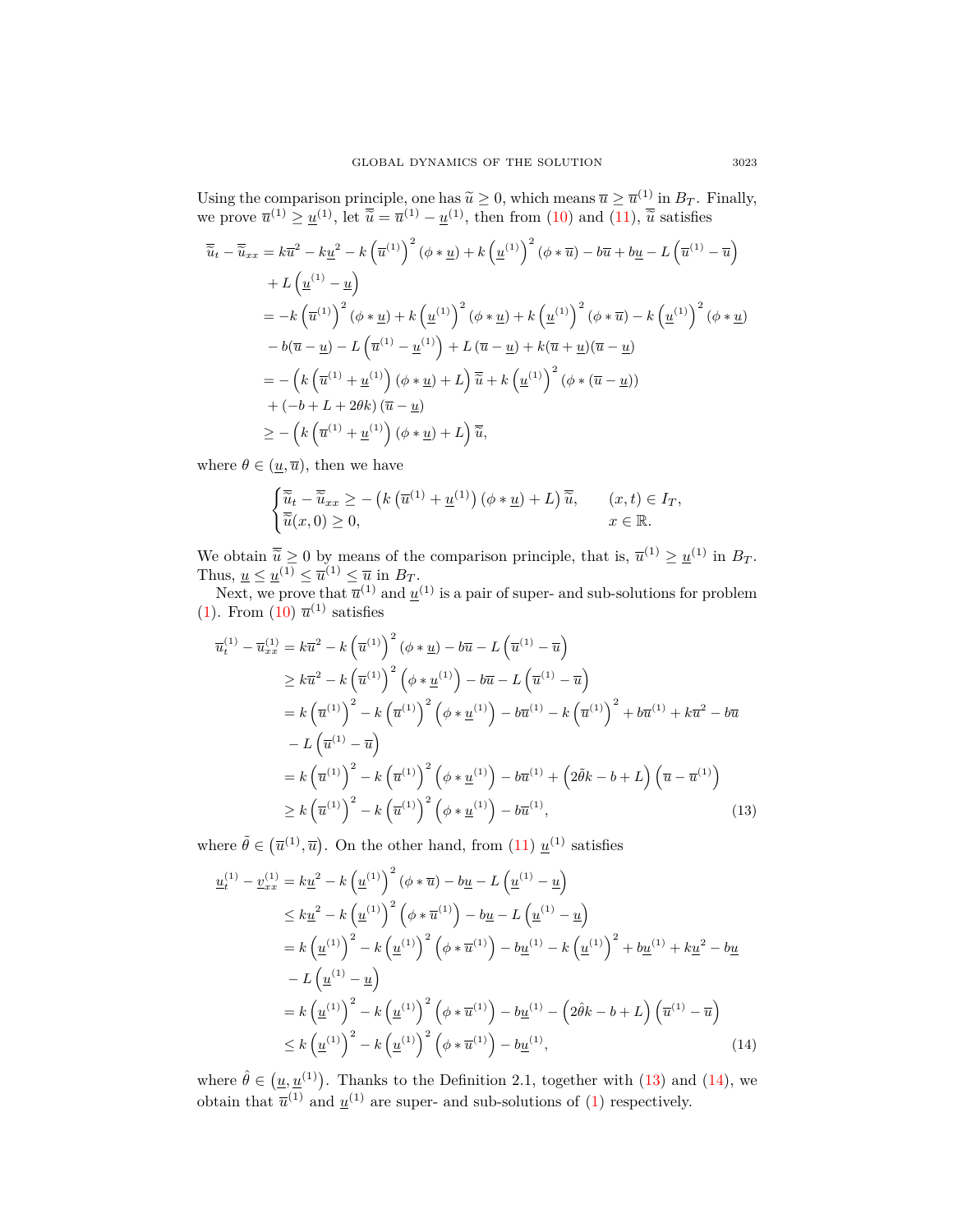We assume  $\bar{u}^{(m)}$  and  $\underline{u}^{(m)}$  are super- and sub-solutions of the problem [\(1](#page-0-0)) respectively. By repeating above processes, one has

$$
\underline{u}^{(m)} \le \underline{u}^{(m+1)} \le \overline{u}^{(m+1)} \le \overline{u}^{(m)} \quad \text{in } B_T,
$$

and

$$
\underline{v}^{(m)} \le \underline{v}^{(m+1)} \le \overline{v}^{(m+1)} \le \overline{v}^{(m)} \quad \text{in } B_T.
$$

Likewise,  $\overline{u}^{(m+1)}$  $\overline{u}^{(m+1)}$  $\overline{u}^{(m+1)}$  and  $\underline{u}^{(m+1)}$  are super- and sub-solutions of (1) respectively. Thus, combine with [\(12](#page-5-2)), we have that, for  $m = 0, 1, 2, \cdots$ ,

$$
\underline{u} \le \underline{u}^{(1)} \le \underline{u}^{(2)} \le \dots \le \underline{u}^{(m)} \le \overline{u}^{(m)} \le \dots \le \overline{u}^{(2)} \le \overline{u}^{(1)} \le \overline{u} \quad \text{in } B_T.
$$

Therefore, there exist *u* and u such that

$$
\lim_{m \to +\infty} \underline{u}^{(m)} = u \quad \text{and} \quad \lim_{m \to +\infty} \overline{u}^{(m)} = u.
$$

Additionally, It is clearly that u and *u* are super- and sub-solutions of [\(1](#page-0-0)), respectively, and there is  $u = u$ , thus *u* is the bounded solution of ([1\)](#page-0-0). This completes the proof.  $\Box$ 

Thanks to Theorem [3.1](#page-5-3), we further have the following result immediately.

<span id="page-7-0"></span>**Lemma 3.2.** For any nonnegative bounded initial  $u_0(x)$ , the solution of the problem ([1\)](#page-0-0) *exists.*

*Proof.* From Theorem [3.1,](#page-5-3) if  $\overline{u}$  and  $\underline{u}$  are super- and sub-solutions respectively, one has  $\overline{u}(x,0) \ge u_0(x) \ge u(x,0)$ . From the Definition 2.1, one may choose 0 as the sub-solution of problem ([1\)](#page-0-0). Next, we construct the super-solution as follows.

Since  $u_0(x)$  is nonnegative bounded function, then, we choose  $M > 0$  sufficiently enough such that

$$
\max\left\{||u_0(x)||_{L^{\infty}}, 1\right\} \le M, \quad \forall x \in \mathbb{R}.
$$

We know that 0 and *M* is a pair of the super- and sub-solutions. Therefore, we obtain our conclusion from Theorem 3.1. This completes the proof. П

Moreover, the uniqueness of the solutions about the problem  $(1)$  $(1)$  will be given as follows.

**Theorem 3.3.** *The problem* ([1\)](#page-0-0) *admits a unique bounded solution for*  $(x, t) \in B_T$ .

*Proof.* According to Theorem [3.1,](#page-5-3) there exist solutions for the problem ([1\)](#page-0-0). To get our conclusion, we suppose that  $u_1$  and  $u_2$  are bounded solutions of ([1\)](#page-0-0) in  $I_T$ . By direct computations,  $u_i$  (i=1, 2) satisfies

$$
u_i(x,t) = \int_{\mathbb{R}} \Phi(x-y)u_0(y)dy + \int_0^t \int_{\mathbb{R}} \Phi(x-y,t-s) \Big[ku_i^2(y,s)\Big(1 - \int_{\mathbb{R}} \phi(y-z)u_i(z,s)dz - bu_i(y,s)\Big)\Big]dyds,
$$

where  $\Phi(x, t)$  is the fundamental solution of the heat equation. Let  $\tilde{u} = u_1 - u_2$ , one has

<span id="page-7-1"></span>
$$
\widetilde{u}(x,t) = \int_0^t \int_{\mathbb{R}} \Phi(x-y,t-s) \left[ \widetilde{u}(y,s)(2k\check{\theta} - 2k\check{\theta}(\phi * u_2) - b) \right] dyds \n- \int_0^t \int_{\mathbb{R}} \Phi(x-y,t-s)ku_1^2(y,s)(\phi * \widetilde{u})dyds.
$$
\n(15)

where  $\check{\theta} \in (u_1, u_2)$ .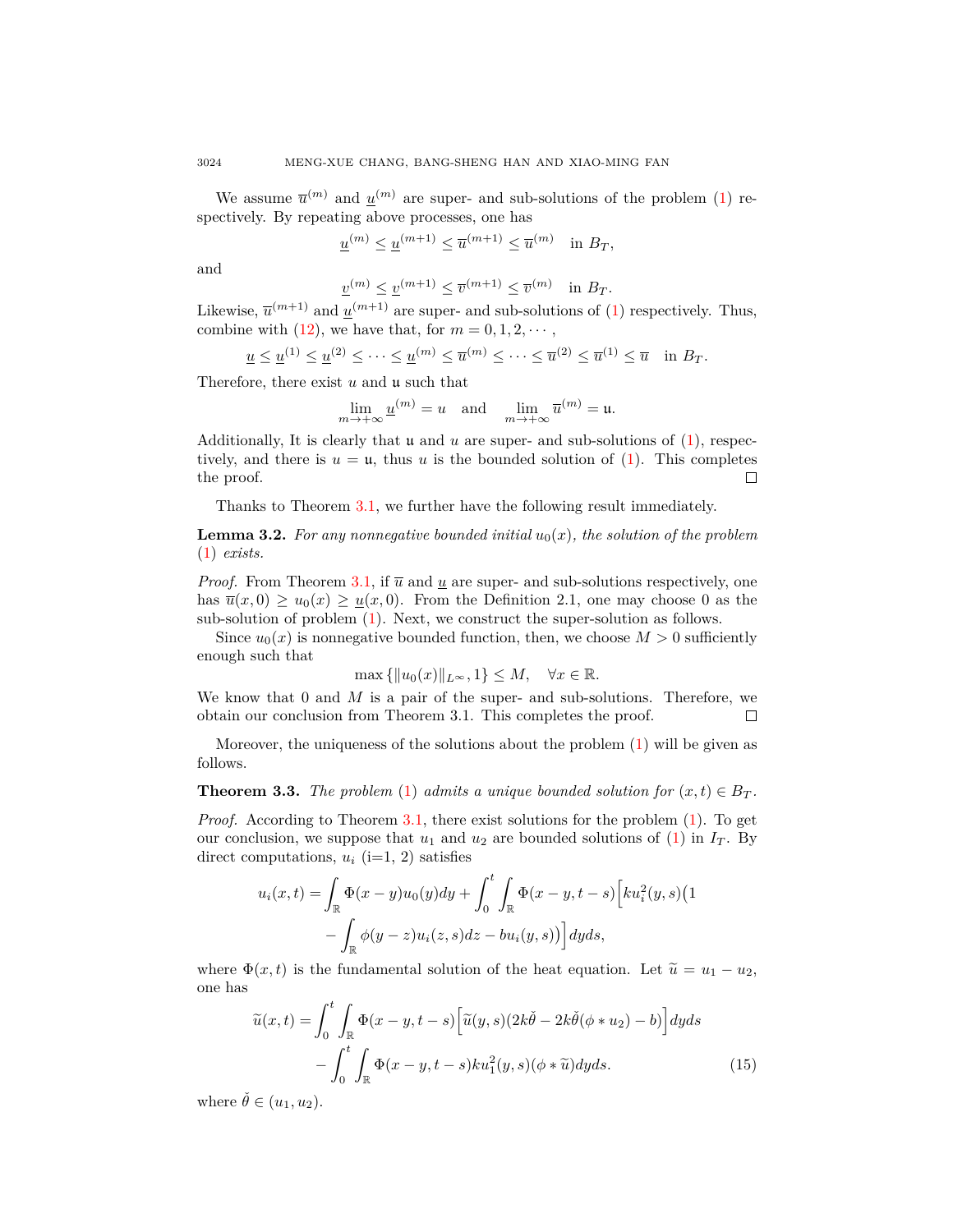From Lemma [3.2](#page-7-0), we know that  $u_1$ ,  $u_2$  are all nonnegative and bounded functions in  $B_T$ . Therefore, there exists  $N > 0$  such that

$$
0 \le u_1, u_2 \le N \quad \text{in } B_T.
$$

Define

$$
M_1 := 2k\check{\theta} - 2k\check{\theta}N - b, \quad M_2 := kN^2.
$$

Furthermore, from ([15\)](#page-7-1), we deduce

$$
\begin{aligned} \|\widetilde{u}(.,t)\|_{L^{\infty}(\mathbb{R})} &\leq \int_{0}^{t} M_{1} \|\widetilde{u}(.,s)\|_{L^{\infty}(\mathbb{R})} ds + \int_{0}^{t} M_{2} \|\widetilde{u}(.,s)\|_{L^{\infty}(\mathbb{R})} ds \\ &= (M_{1} + M_{2}) \int_{0}^{t} \|\widetilde{u}(.,s)\|_{L^{\infty}(\mathbb{R})} ds \quad \text{for } t \in (0,T). \end{aligned}
$$

By Gronwall's inequality, we obtain

$$
\|\widetilde{u}\|_{L^{\infty}} = 0 \quad \text{for } t \in (0, T).
$$

Since  $\tilde{u}$  is continuous, we have  $\tilde{u} \equiv 0$ , that is,  $u_1 \equiv u_2$  in  $I_T$ . This completes the proof. proof.

Finally, we prove the uniform boundedness of the solution of problem [\(1](#page-0-0)).

**Theorem 3.4.** *The nonnegative solution of the problem* ([1\)](#page-0-0) *is uniformly bounded, i.e. there exists a positive constant*  $M > 0$ *, such that* 

$$
0 \le u(x,t) \le M \quad \text{for } (x,t) \in \mathbb{R} \times \mathbb{R}^+.
$$

*Proof.* Since *u* satisfies

$$
\begin{cases}\n u_t = u_{xx} + ku^2(1 - \phi * u) - bu \\
 \le u_{xx} + ku^2 - bu, & (x, t) \in B_T, \\
 u(x, 0) = u_0(x), & x \in \mathbb{R},\n\end{cases}
$$

we can get *u* less than the solution of the ODE problem

$$
\begin{cases} \frac{dz}{dt} = kz^2 - bz, \\ z(0) = ||u_0||_{L^{\infty}}. \end{cases}
$$

By a simple computation, we have

$$
z \le \max\left\{\|u_0\|_{L^\infty},\ \frac{b}{k} + C\right\},\
$$

where *C* is a constant, then, there exists a positive constant  $M > 0$  such that  $u(x,t) \leq M$ . From the conclusion which implies that the solution of problem ([1\)](#page-0-0) blow-up is impossible. This completes the proof.  $\Box$ 

4. **The asymptotic behavior of Cauchy problem** ([1\)](#page-0-0)**.** In this section, we establish the following result for the solution of the Cauchy problem ([1](#page-0-0)) with compactly supported initial data.

**Theorem 4.1.** *Let u be the solution of the Cauchy problem* ([1\)](#page-0-0) *with a non-negative initial condition*  $u_0(x) \in L^\infty(\mathbb{R})$ *, such that*  $u_0(x) \neq 0$ *, then* 

<span id="page-8-0"></span>
$$
\liminf_{t \to +\infty} \left( \min_{|x| < 2\sqrt{kM}t} u(x,t) \right) > 0. \tag{16}
$$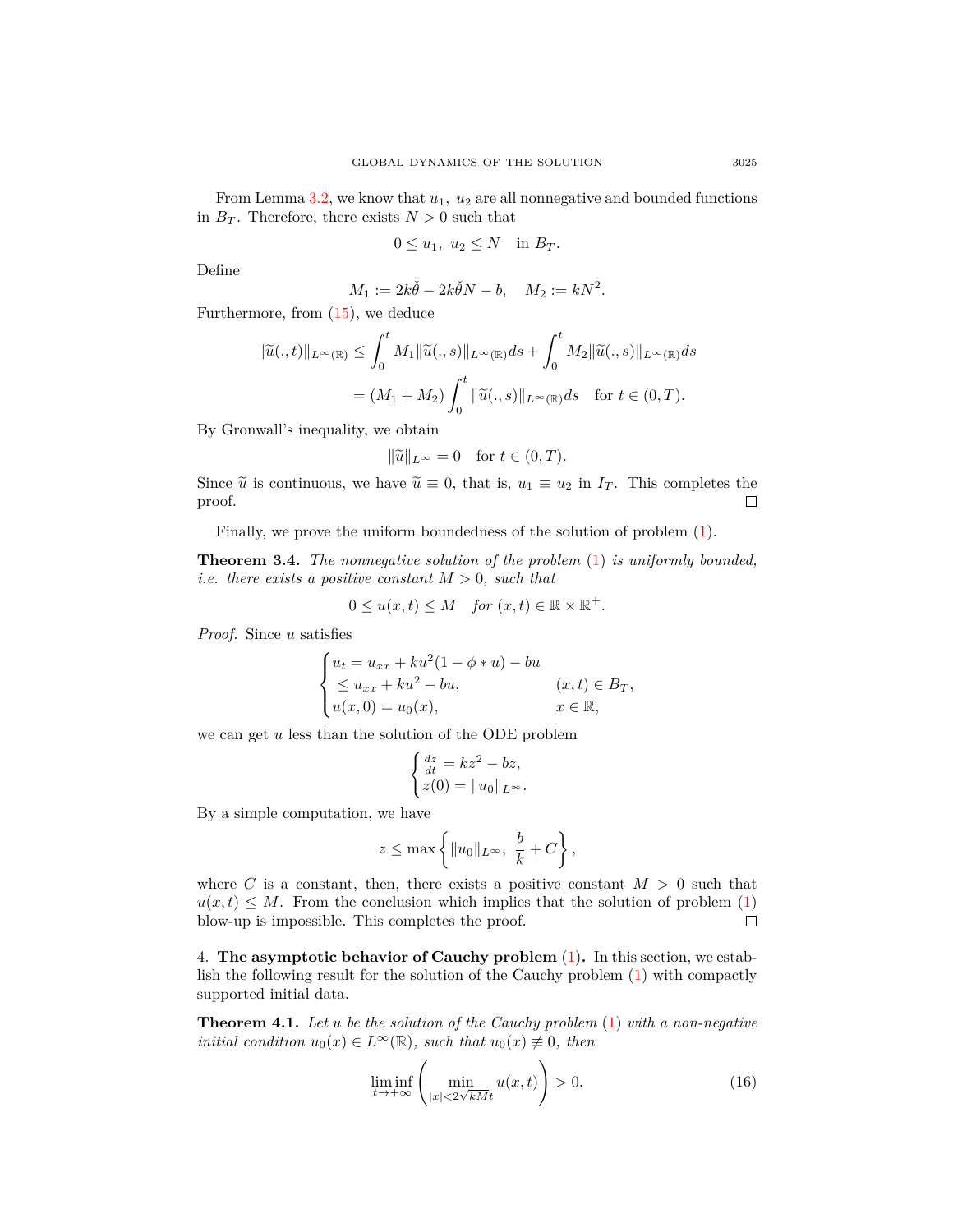*Further, if*  $u_0(x)$  *is compactly supported, then* 

$$
\lim_{t \to +\infty} \left( \max_{|x| \ge 2\sqrt{kM}t} u(x,t) \right) = 0. \tag{17}
$$

*where M is an upper bound of u.*

*Proof.* We first consider  $(17)$  $(17)$ , since  $u_0(x)$  is compactly supported. Hence, there exists  $R > 0$  such that  $u_0(x) = 0$  for  $|x| \ge R$ . Since  $u(x,t) \ge 0$  for all  $t \ge 0$  and  $x \in \mathbb{R}$ , one has

$$
ku^{2}(1 - \phi * u) - bu \leq ku^{2} - bu, (x, t) \in \mathbb{R} \times (0, \infty).
$$

Let *v* denote the solution of the following Cauchy problem

$$
\begin{cases} v_t = v_{xx} + kv^2 - bv, \\ v(x, 0) = u_0(x). \end{cases}
$$

It follows from the comparison principle that  $0 \le u(x, t) \le v(x, t)$  for all  $t > 0$  and  $x \in \mathbb{R}$ . By an elementary calculation, we have

$$
0 \le u(x,t) \le \frac{bu_0(x)}{ku_0(x) - (ku_0(x) - b)}
$$

Choose  $c > 0$  such that  $c \geq 2$  $\overline{kM}$ . For  $t \geq \frac{R}{c}$  and  $|x| \geq ct$ , one has

$$
0 \le u(x,t) \le \frac{b||u_0(x)||}{k||u_0(x)|| - (k||u_0(x)|| - b)} = 0,
$$

which immediately yields ([17\)](#page-9-0).

We now verify  $(16)$  $(16)$ . Since  $u$  is non-negative, for contradiction we assume that there exists  $\tilde{c}_1 \geq 0$  and two sequences  $(t_n)_{n \in \mathbb{N}}$  in  $(0, +\infty)$  and  $(x_n)_{n \in \mathbb{N}}$  in  $\mathbb R$  such that *√*

$$
0 \leq \tilde{c}_1 < 2\sqrt{kM},
$$

and

$$
\begin{cases} |x_n| \leq \tilde{c}_1 t_n, \text{ for all } n \in \mathbb{N}, \\ t_n \to +\infty \text{ and } u(x_n, t_n) \to 0 \text{ as } n \to +\infty. \end{cases}
$$

We introduce

<span id="page-9-1"></span>
$$
c_n := \frac{x_n}{t_n} \in [-\tilde{c}_1, \tilde{c}_1].\tag{18}
$$

<span id="page-9-0"></span>*.*

Up to extraction of a subsequence, one can assume that  $c_n \to c_\infty \in [-\tilde{c}_1, \tilde{c}_1]$  as  $n \to$ +*∞*.

For every  $n \in \mathbb{N}$  and  $(x, t) \in \mathbb{R} \times (-t_n, \infty)$ , we define the shifted function

$$
u_n(x,t) = u(x + x_n, t + t_n).
$$

From Theorem 3.4, we know that  $(\|u_n\|_{L^\infty(\mathbb{R}\times(-t_n,+\infty))})_{n\in\mathbb{N}}$  is bounded. Therefore, from the standard parabolic estimate which implies that the function  $u_n$  converge in  $C^{2,1}_{loc}(\mathbb{R} \times \mathbb{R})$ , Up to extraction of a subsequence, to a classical bounded solution *u<sup>∞</sup>* of

$$
(u_{\infty})_t = (u_{\infty})_{xx} + ku_{\infty}^2 (1 - \phi * u_{\infty}) - bu_{\infty}
$$
  
=  $(u_{\infty})_{xx} + ku_{\infty} \left( u_{\infty} - u_{\infty} (\phi * u_{\infty}) - \frac{b}{k} \right)$  in  $\mathbb{R} \times \mathbb{R}$ ,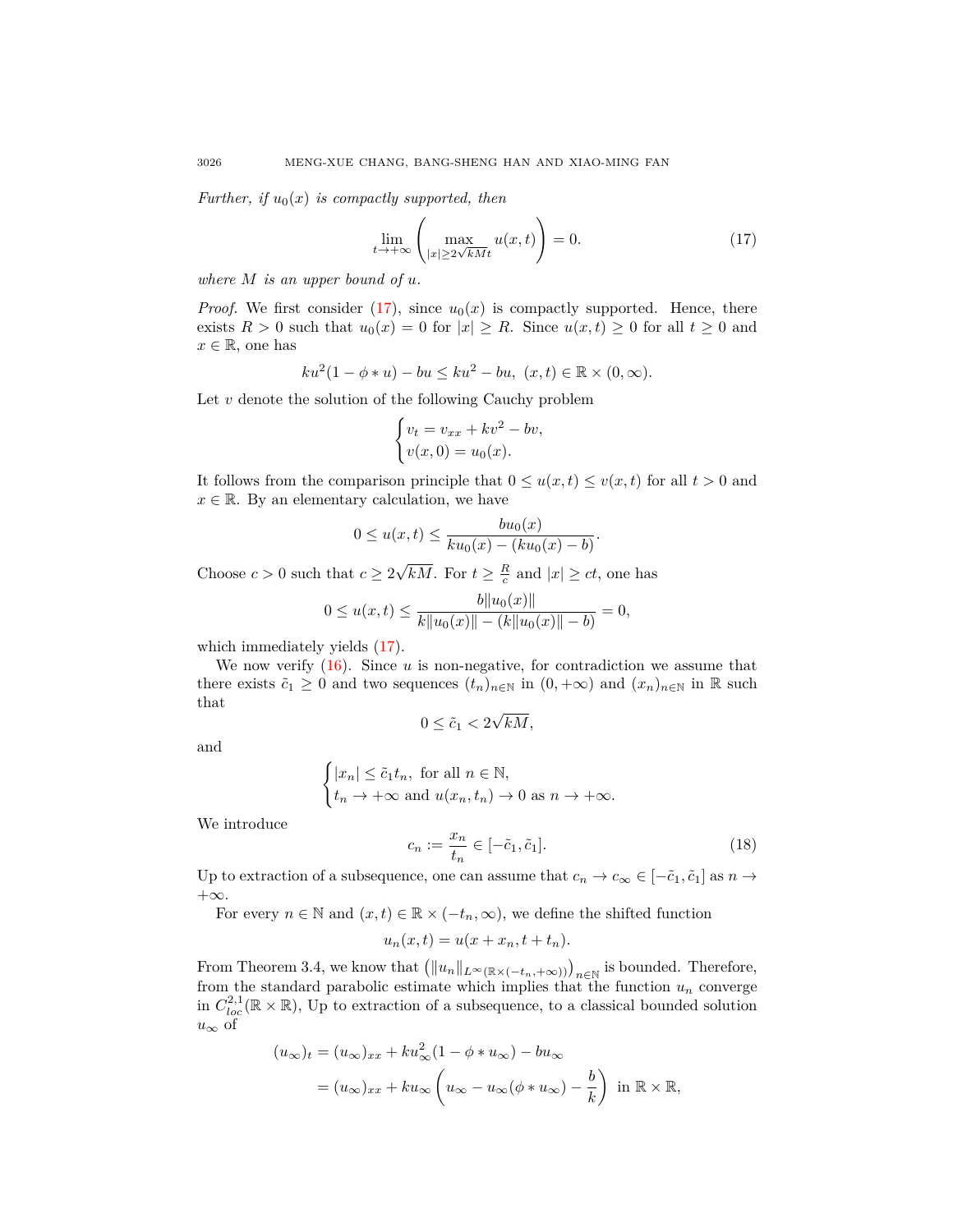such that  $u_{\infty} \geq 0$  and  $u_{\infty}(0,0) = 0$ . By viewing  $(u_{\infty} - u_{\infty}(\phi * u_{\infty}) - \frac{b}{k})$  as a coefficient in  $L^{\infty}(\mathbb{R} \times \mathbb{R})$ , thanks to the strong parabolic maximum principle and uniqueness of the solutions of the Cauchy problem which implies  $u_{\infty}(x,t)$ 0 for all  $(x, t) \in \mathbb{R} \times \mathbb{R}$  (since the limit  $u_{\infty}$  is unique, one can deduce that the sequence  $(u_n)_{n \in \mathbb{N}}$  converges to 0 in  $C^{2,1}_{loc}(\mathbb{R} \times \mathbb{R})$ ). One can define the functions  $\tilde{u}_n$ in ℝ  $\times$  ( $-t_n$ ,  $+\infty$ ) by

$$
\tilde{u}_n(x,t) = u_n(x + c_n t, t)
$$
  
= 
$$
u(x + c_n(t + t_n), t + t_n),
$$

and  $\tilde{u}_n(x,t)$  converge to 0 locally and uniformly in  $\mathbb{R} \times \mathbb{R}$ , due to the fact that the boundedness of  $c_n$  defined in [\(18](#page-9-1)). Hence the non-negative functions  $\phi * \tilde{u}_n$  also converge to 0 locally uniformly in  $\mathbb{R} \times \mathbb{R}$  since the sequence  $(\|\tilde{u}_n\|_{L^\infty(\mathbb{R} \times (-t_n, +\infty))})_{n \in \mathbb{N}}$ is bounded.

We now fix some parameters which are independent of *n*. First, we choose  $\delta > 0$ satisfying

<span id="page-10-0"></span>
$$
k\left(M - \frac{b}{k} - M\delta\right) \ge \frac{c^2}{4} + \delta,\tag{19}
$$

where *M* is the upper bound of *u* and *v*, also let  $R > 0$  such that

<span id="page-10-1"></span>
$$
\frac{\pi^2}{4R^2} \le \delta. \tag{20}
$$

Since  $u(., 1)$  is continuous from parabolic regularity and is positive in  $\mathbb R$  from the strong parabolic maximum principle, one can take  $\eta > 0$  such that

$$
u(.,1) \ge \eta > 0 \text{ for all } |x| \le R + c.
$$

Without loss of generality, we assume that  $t_n > 1$  for every  $n \in \mathbb{N}$ . Since  $\phi * \tilde{u}_n \to$ 0 locally uniformly in  $\mathbb{R} \times \mathbb{R}$  as  $n \to +\infty$ , we may define

$$
t_n^* = \inf \{ t \in [-t_n + 1, 0]; \phi * \tilde{u}_n \le \delta \text{ in } [-R, R] \times [t, 0] \}, n \ge N,
$$

where  $\delta$  and  $R$  are as in [\(19](#page-10-0)) and [\(20](#page-10-1)), and assume that  $t_n^* < 0$ . Furthermore, for every  $n \geq N$ , by the continuity of  $\phi * \tilde{u}_n$  in  $\mathbb{R} \times (-t_n, \infty)$ , we then conclude that the infimum is the minimum in the definition of  $t_n^*$  and

<span id="page-10-4"></span>
$$
0 \le \phi * \tilde{u}_n \le \delta \text{ in } [-R, R] \times [t_n^*, 0]. \tag{21}
$$

On the other hand, we have

$$
\tilde{u}_n(x, -t_n + 1) = u(x + c_n, 1) \ge \eta
$$
 for all  $|x| \le R$ ,

for all  $n \in \mathbb{N}$ . According to the above analysis  $\phi * \tilde{u}_n$  in  $\mathbb{R} \times (-t_n, +\infty)$  and by minimality of  $t_n^*$ , for each  $n \geq N$ , we have the following dichotomy:

<span id="page-10-2"></span>
$$
\begin{cases}\n\text{either} & t_n^* > -t_n + 1 \text{ and } \max_{[-R,R]} (\phi * u_n)(., t_n^*) \ge \delta, \\
\text{or} & t_n^* = -t_n + 1 \text{ and } \min_{[-R,R]} u_n(., t_n^*) \ge \eta.\n\end{cases} \tag{22}
$$

Next, we assert that there exists  $\rho > 0$  such that

<span id="page-10-3"></span>
$$
\min_{[-R,R]} \tilde{u}_n(.,t_n^*) \ge \rho > 0 \text{ for all } n \ge N. \tag{23}
$$

This assertion is clearly if the second assertion of ([22\)](#page-10-2) always holds. Notice that

$$
\min_{[-R,R]} \tilde{u}_n(.,t_n^*) > 0
$$
 for each fixed  $n \ge N$ .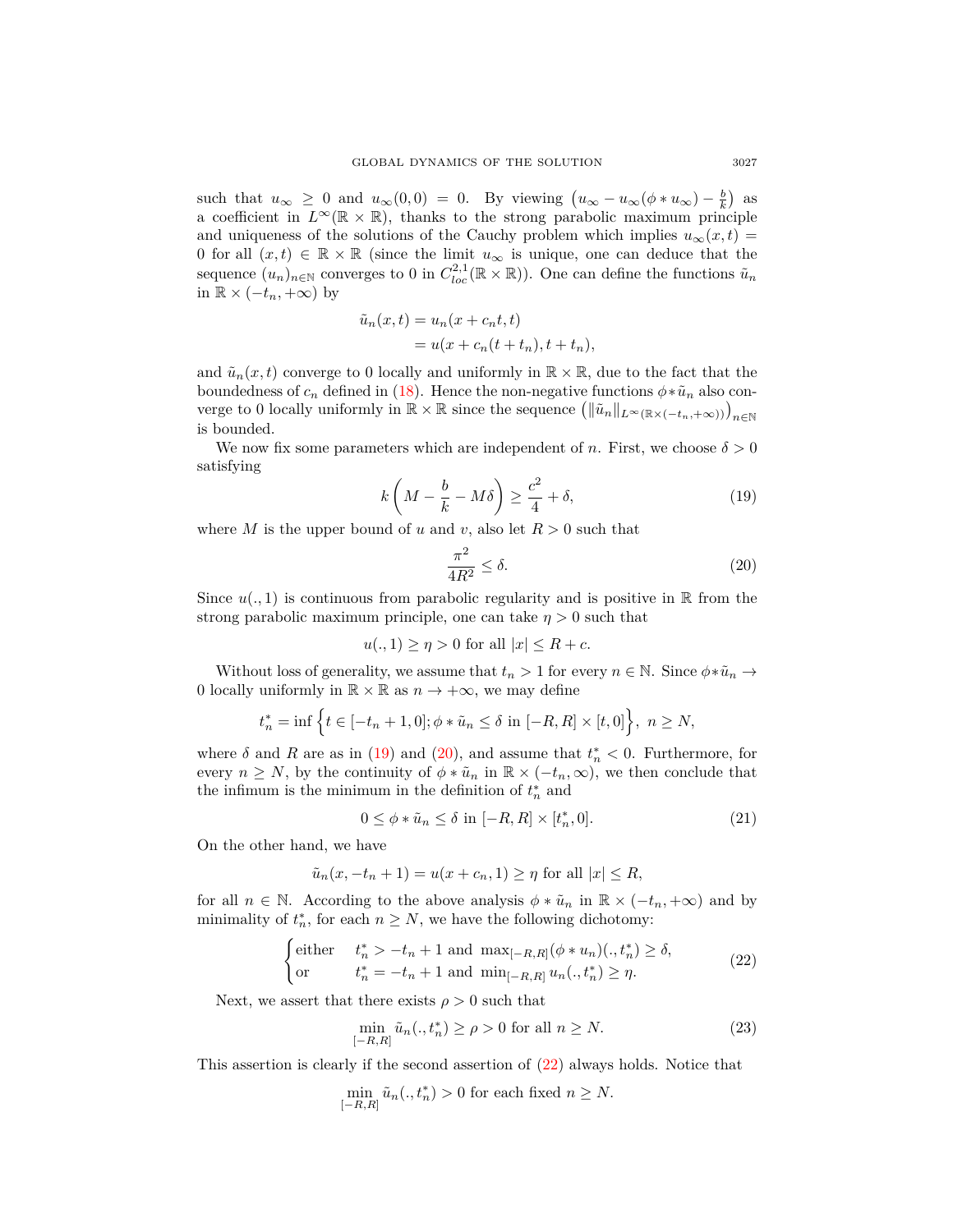For contradiction, we assume that [\(23](#page-10-3)) is not hold, then up to extraction of a subsequence, there exists a sequence of  $(y_n)_{n>N}$  in  $[-R, R]$  such that

$$
\tilde{u}_n(y_n, t_n^*) \to 0
$$
 and

 $y_n \rightarrow y_\infty \in [-R, R]$  as  $n \rightarrow +\infty$ .

We use the transformation defined by

$$
w_n(x,t) = \tilde{u}_n(x, t + t_n^*),
$$

for all  $n \geq N$  and  $(x, t) \in \mathbb{R} \times (-t_n - t_n^*, +\infty)$ . Observe that  $\tilde{u}_n$  satisfies

<span id="page-11-0"></span>
$$
(\tilde{u}_n)_t = (\tilde{u}_n)_{xx} + c_n(\tilde{u}_n)_x + k\tilde{u}_n\left(\tilde{u}_n - \tilde{u}_n(\phi * \tilde{u}_n) - \frac{b}{k}\right) \text{ in } \mathbb{R} \times (-t_n, +\infty), \tag{24}
$$

then the functions  $w_n$  also satisfies [\(24](#page-11-0)) in  $\mathbb{R}\times(-t_n-t_n^*,+\infty)$ . Note that  $-t_n-t_{n^*}\leq$ *−*1 for all  $n \geq N$ , that  $c_n \to c_\infty$  as  $n \to +\infty$ , that the functions  $w_n$  are all nonnegative and that the sequence  $(\|w_n\|_{L^\infty(\mathbb{R}\times(-t_n-t_n^*,+\infty)))}\)_{n\geq N\atop n\geq N}$  is bounded. Using the standard parabolic estimates, we obtain  $w_n$  converge in  $\overline{C}_{loc}^{2,1}(\mathbb{R} \times (-1, +\infty))$ , up to extraction of a subsequence, to a classical bounded solution  $w_\infty$  of the following equation

$$
(w_{\infty})_t = (w_{\infty})_{xx} + c_{\infty}(w_{\infty})_x + kw_{\infty}^2(1 - \phi * w_{\infty}) - bw_{\infty}
$$
  
=  $(w_{\infty})_{xx} + c_{\infty}(w_{\infty})_x + kw_{\infty}\left(w_{\infty} - w_{\infty}(\phi * w_{\infty}) - \frac{b}{k}\right) \text{ in } \mathbb{R} \times (-1, +\infty),$ 

such that

$$
w_{\infty}(x,t)\geq 0\text{ for all }(x,t)\in\mathbb{R}\times(-1,+\infty),
$$

and

$$
w_{\infty}(y_{\infty},0)=0.
$$

Thanks to the strong maximum principle and the uniqueness of the solution for the Cauchy problem, we see that

$$
w_{\infty}(x,t) = 0
$$
 for all  $(x,t) \in \mathbb{R} \times (-1, +\infty)$ ,

one has that  $w_n \to 0$  as  $n \to +\infty$  (at least) are uniform in  $\mathbb{R} \times (-1, +\infty)$ , it is clearly that

<span id="page-11-1"></span>
$$
\phi * w_n \to 0 \text{ as } n \to +\infty,
$$

locally uniform in  $\mathbb{R} \times (-1, +\infty)$  by boundedness of the sequence  $(|w_n||_{L^{\infty}(\mathbb{R} \times (-1, +\infty))})_{n \geq N}$ . We then have

$$
\tilde{u}_n(.,t_n^*) \to 0
$$
 and  $(\phi * \tilde{u}_n)(.,t_n^*) \to 0$ ,

locally uniform in R as  $n \to +\infty$ . This is a contradiction to ([22\)](#page-10-2) due to the fact that both  $\delta$  and  $\eta$  are positive. Therefore, [\(23](#page-10-3)) holds.

Now, in view of  $(21)$  $(21)$  $(21)$ ,  $(23)$  $(23)$  and  $(24)$  $(24)$ , we have the following situation: for each *n* ≥ *N*, one has  $-t_n + 1 \le t_n^* < 0$  and in the box  $[-R, R] \times [t_n^*, 0]$ , the non-negative function  $\tilde{u}_n$  satisfies

$$
\begin{cases}\n(\tilde{u}_n)_t = (\tilde{u}_n)_{xx} + c_n(\tilde{u}_n)_x + k\tilde{u}_n^2(1 - \phi * \tilde{u}_n) - b\tilde{u}_n \\
\geq (\tilde{u}_n)_{xx} + c_n(\tilde{u}_n)_x + k\tilde{u}_n (M - M\delta - \frac{b}{k}) \\
\text{in } [-R, R] \times [t_n^*, 0], \\
\tilde{u}_n(\pm R, t) \geq 0 \text{ for all } t \in [t_n^*, 0], \\
\tilde{u}_n(x, t_n^*) \geq \rho \text{ for all } x \in [-R, R].\n\end{cases}
$$
\n(25)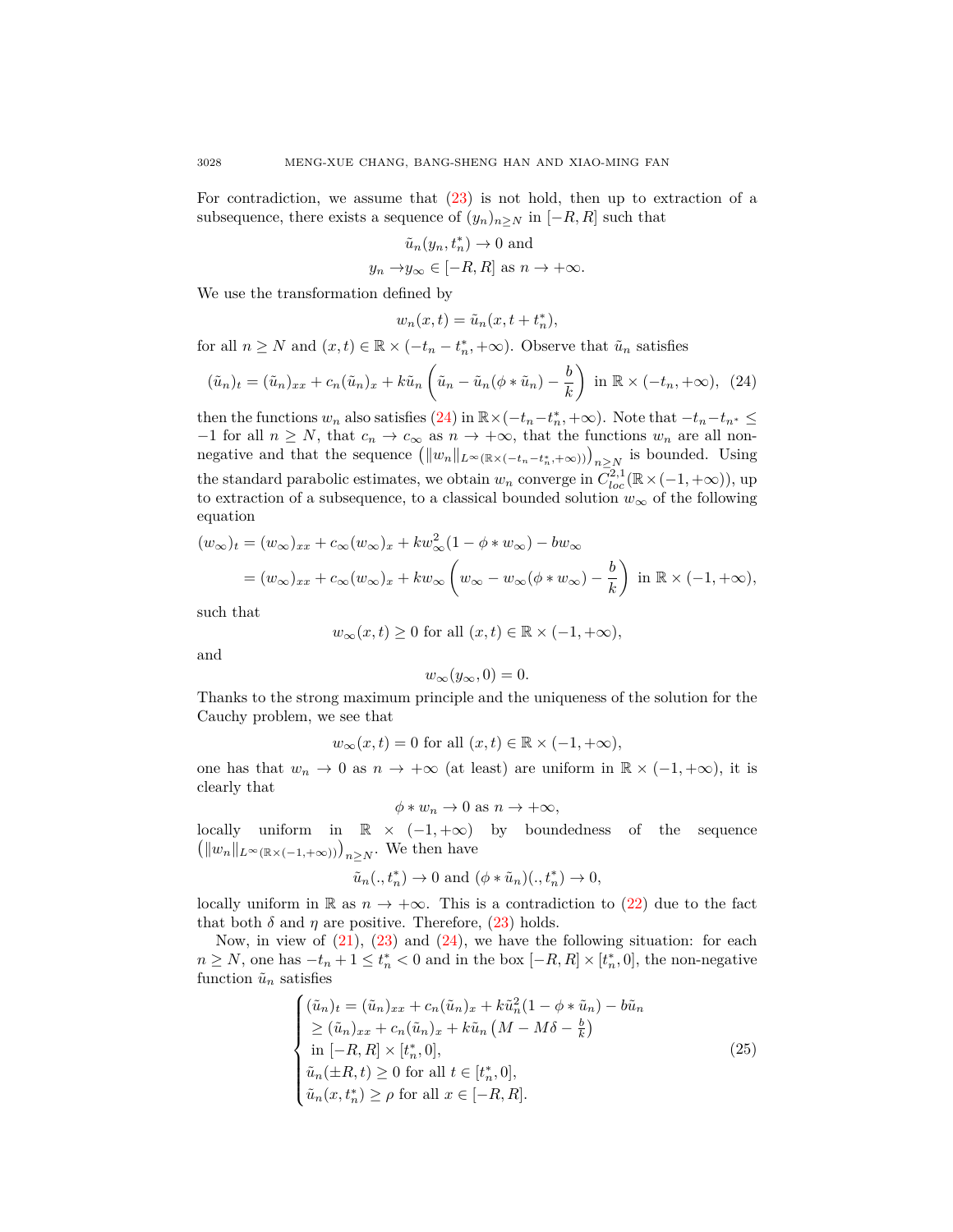On the other hand, for every  $n \geq N$ , the function  $\psi_n$  defined in [*−R, R*] by

$$
\psi_n(x) = \rho e^{-c_n x/2 - cR/2} \cos\left(\frac{\pi x}{2R}\right).
$$

Then one has  $0 \leq \psi_n \leq \rho$  in  $[-R, R]$  from  $\psi_n(\pm R) = 0$  and

$$
\psi_{n}'' + c_{n}\psi_{n}' + k\left(M - M\delta - \frac{b}{k}\right)\psi_{n}
$$
  
=  $\left(k\left(M - M\delta - \frac{b}{k}\right) - \frac{c_{n}^{2}}{4} - \frac{\pi^{2}}{4R^{2}}\right)\psi_{n}$   
\ge 0 in [-R, R].

Notice that the time-independent function  $\psi_n$  is a sub-solution for the problem  $(25)$  $(25)$ . It follows from the parabolic maximum principle that

$$
\tilde{u}_n(x,t) \ge \psi_n(x) \text{ for all } (x,t) \in [-R,R] \times [t_n^*,0],
$$

for all  $n \geq N$ . In particular

$$
u(x_n, t_n) = \tilde{u}_n(0, 0) \ge \psi_n(0)
$$
  
=  $\rho e^{-cR/2}$  for all  $n \ge N$ .

However, the assumption means that

$$
u(x_n, t_n) \to 0
$$
 as  $n \to +\infty$ .

Since  $\rho e^{-cR/2} > 0$  from the positivity of  $\rho$  in ([23\)](#page-10-3) which reaches a contradiction. This completes the proof.  $\Box$ 

**Acknowledgments.** The authors would like to thank reviewers for their precious suggestions.

## **REFERENCES**

- <span id="page-12-6"></span>[\[1\]](http://www.ams.org/mathscinet-getitem?mr=MR2281191&return=pdf) S. Ai, [Traveling wave fronts for generalized Fisher equations with spatio-temporal delays](http://dx.doi.org/10.1016/j.jde.2006.08.015), *J. Differential Equations*, **232** (2007), 104–133.
- <span id="page-12-3"></span>[\[2\]](http://www.ams.org/mathscinet-getitem?mr=MR3414242&return=pdf) M. Alfaro, N. Apreutesei, F. Davidson and V. Volpert, [Preface to the issue nonlocal reaction](http://dx.doi.org/10.1051/mmnp/201510601)[diffusion equations](http://dx.doi.org/10.1051/mmnp/201510601), *Math. Model. Nat. Phenom.*, **10** (2015), 1–5.
- <span id="page-12-8"></span>[\[3\]](http://www.ams.org/mathscinet-getitem?mr=MR2967796&return=pdf) M. Alfaro and J. Coville, Rapid travelling waves in the nonlocal Fisher equation connect two unstable states, *[Appl. Math. Lett.](http://dx.doi.org/10.1016/j.aml.2012.05.006)*, **25** (2012), 2095–2099.
- <span id="page-12-5"></span>[\[4\]](http://www.ams.org/mathscinet-getitem?mr=MR3124712&return=pdf) M. Alfaro, J. Coville and G. Raoul, Bistable travelling waves for nonlocal reaction diffusion equations, *[Discrete Contin. Dyn. Syst.](http://dx.doi.org/10.3934/dcds.2014.34.1775)*, **34** (2014), 1775–1791.
- <span id="page-12-2"></span>[\[5\]](http://www.ams.org/mathscinet-getitem?mr=MR2481324&return=pdf) N. Apreutesei, A. Ducrot and V. Volpert, Travelling waves for integro-differential equations in population dynamics, *[Discrete Contin. Dyn. Syst. Ser. B](http://dx.doi.org/10.3934/dcdsb.2009.11.541)*, **11** (2009), 541–561.
- <span id="page-12-9"></span>[\[6\]](http://www.ams.org/mathscinet-getitem?mr=MR3985608&return=pdf) X. Bao and W.-T. Li, Propagation phenomena for partially degenerate nonlocal dispersal models in time and space periodic habitats, *[Nonlinear Anal. Real World Appl.](http://dx.doi.org/10.1016/j.nonrwa.2019.102975)*, **51** (2020), 102975, 26 pp.
- <span id="page-12-0"></span>[\[7\]](http://www.ams.org/mathscinet-getitem?mr=MR3264282 &return=pdf) N. Bessonov, N. Reinberg and V. Volpert, [Mathematics of Darwin's diagram](http://dx.doi.org/10.1051/mmnp/20149302), *Math. Model. Nat. Phenom.*, **9** (2014), 5–25.
- <span id="page-12-10"></span>[\[8\]](http://www.ams.org/mathscinet-getitem?mr=MR2377295 &return=pdf) J. Coville, J. Dávila and S. Martínez, Existence and uniqueness of solutions to a nonlocal equation with monostable nonlinearity, *[SIAM J. Math. Anal.](http://dx.doi.org/10.1137/060676854)*, **39** (2008), 1693–1709.
- <span id="page-12-4"></span>[\[9\]](http://www.ams.org/mathscinet-getitem?mr=MR2681229&return=pdf) I. Demin and V. Volpert, [Existence of waves for a nonlocal reaction-diffusion equation,](http://dx.doi.org/10.1051/mmnp/20105506) *Math. Model. Nat. Phenom.*, **5** (2010), 80–101.
- <span id="page-12-11"></span>[\[10\]](http://www.ams.org/mathscinet-getitem?mr=MR3351016 &return=pdf) K. Deng and Y. Wu, [Global stability for a nonlocal reaction-diffusion population model](http://dx.doi.org/10.1016/j.nonrwa.2015.03.006), *Nonlinear Anal. Real World Appl.*, **25** (2015), 127–136.
- <span id="page-12-7"></span>[\[11\]](http://www.ams.org/mathscinet-getitem?mr=MR3306338&return=pdf) G. Faye and M. Holzer, Modulated traveling fronts for a nonlocal Fisher-KPP equation: A dynamical systems approach, *[J. Differential Equations](http://dx.doi.org/10.1016/j.jde.2014.12.006)*, **258** (2015), 2257–2289.
- <span id="page-12-1"></span>[12] S. Génieys, V. Volpert and P. Auger, Adaptive dynamics: Modelling Darwin's divergence principle, *[J. Comptes Rendus Biologies](http://dx.doi.org/10.1016/j.crvi.2006.08.006)*, **329** (2006), 876–879.